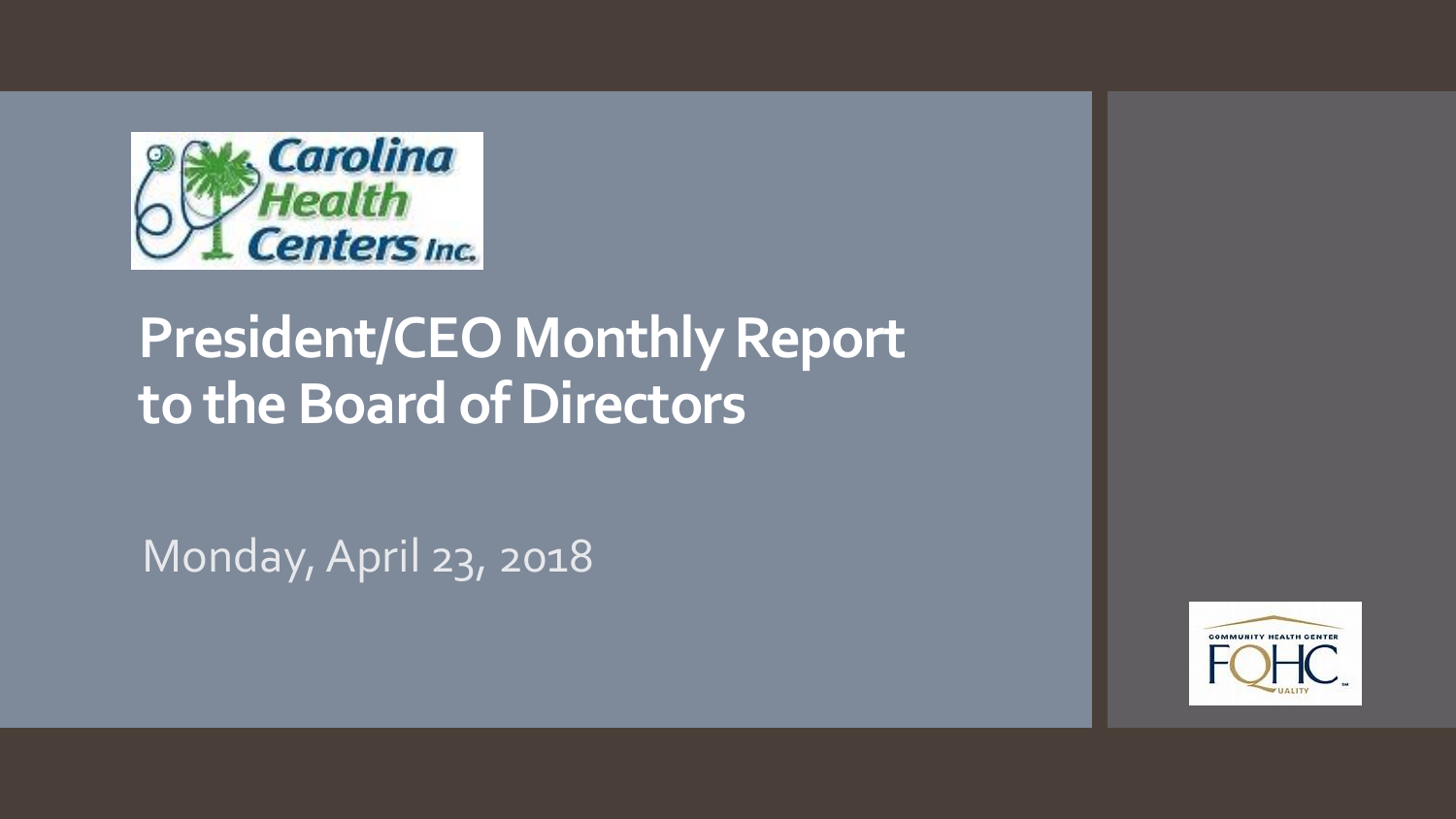## Advocacy and Health Policy

## The **340B Drug Pricing Program** continues to occupy center stage

- **House PAUSE Act and Senate HELP Act remain active and viable** legislative vehicles
- **CFRs** and follow-up meetings in response to Senate HELP Committee hearing
	- Intent of the program
	- **Portion of discount passed on to patients and use of retained** savings
	- **Impact on national drug cost**
- "Thought leader" roundtable convened by Families USA
- Continued threat: The Alliance for the Integrity and Reform of 340B
- New threat: "reverse referral" business models
- New threat: GHI
- SC Budget Bill goes to conference committee with \$5 million in health center funding
- Nurse Practitioner bill poised to become law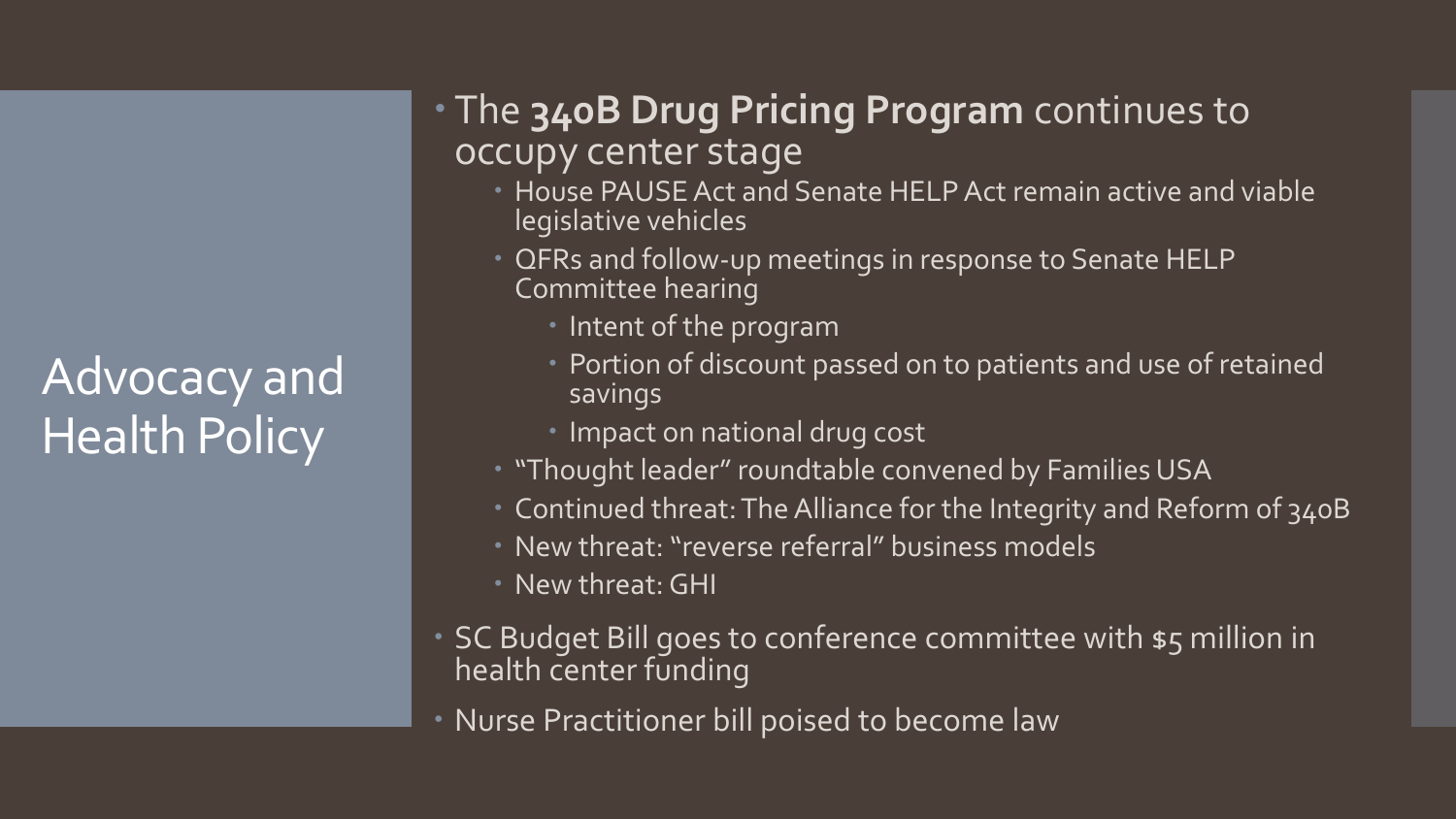Strategic and **Operational** Activities

- Corporate sponsorship and team participation in Dancing With the Greenwood Stars
- 2018 Spring Corporate Staff Meeting held on Tuesday, April 10th
- Department of Pharmacy:
	- Signed 1<sup>st</sup> contract pharmacy agreement
	- Analysis of "capture rate" and discussion at Corporate Staff Meeting
	- Early phase of research on potential 3<sup>rd</sup> pharmacy location
- Behavioral Health:
	- Candidate for TCC identified and in final phase of interview process
	- Planning follow-up strategic meeting with joint leadership
- CIMS:
	- Threat to CIMS business model neutralized when Molina rescinded the termination of their contract